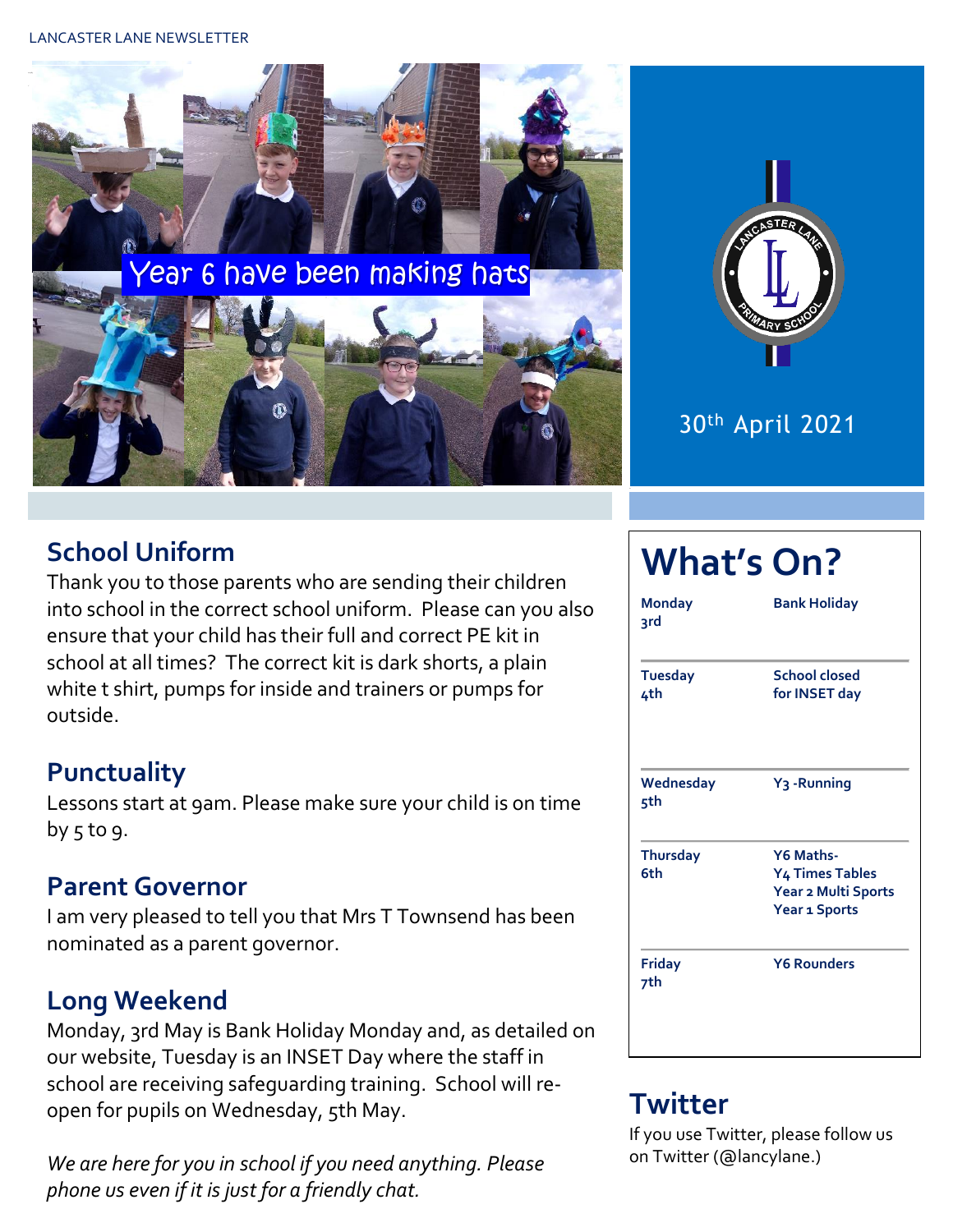#### **Breakfast Club Stoppers After School Club**

This week at Breakfast Club the children have been playing board games.

#### **Stoppers After School Club**

This week at Stoppers the children have enjoyed being creative.

Our Breakfast Club and Stoppers After School Club maintain our class bubbles and provide a range of exciting activities for the children attending. Remember, you are able to book your child in for one off sessions; just give the office a ring to reserve a place (fee paying).

#### **PSHE Consultation**

Thank you to those parents who completed the PSHE consolation. This is now closed. Mr Clucas will be sending out further details about PSHE in our school very soon.

#### **Lockdown Practice**

This week, we held our termly lockdown drill and the children's attitude towards this and behaviour during this was exemplary.

#### **Road Works**

You may be aware that roadworks are scheduled to take place on Hunters Road from 4th – 11th May. This will affect journeys to school so please think about your route carefully on these days and plan extra time for journey so that your child arrives on time for 5 to 9.

#### **Goodbye and Thank You**

On Friday we say goodbye to Miss Newton as her teaching practice with us comes to an end. I am sure you will join with me in wishing her well in her future teaching career and thank her for her hard work whilst she has been with us. Goodbye and good luck from us all, Miss Newton.

#### **Book Week**

Information has been sent home about Book Week which, this year, is taking place on week beginning 24th May. The theme is Heroes and dressing up days are the Monday and Friday of that week.

#### **And finally ….**.

If you can't find the sunshine, be the sunshine